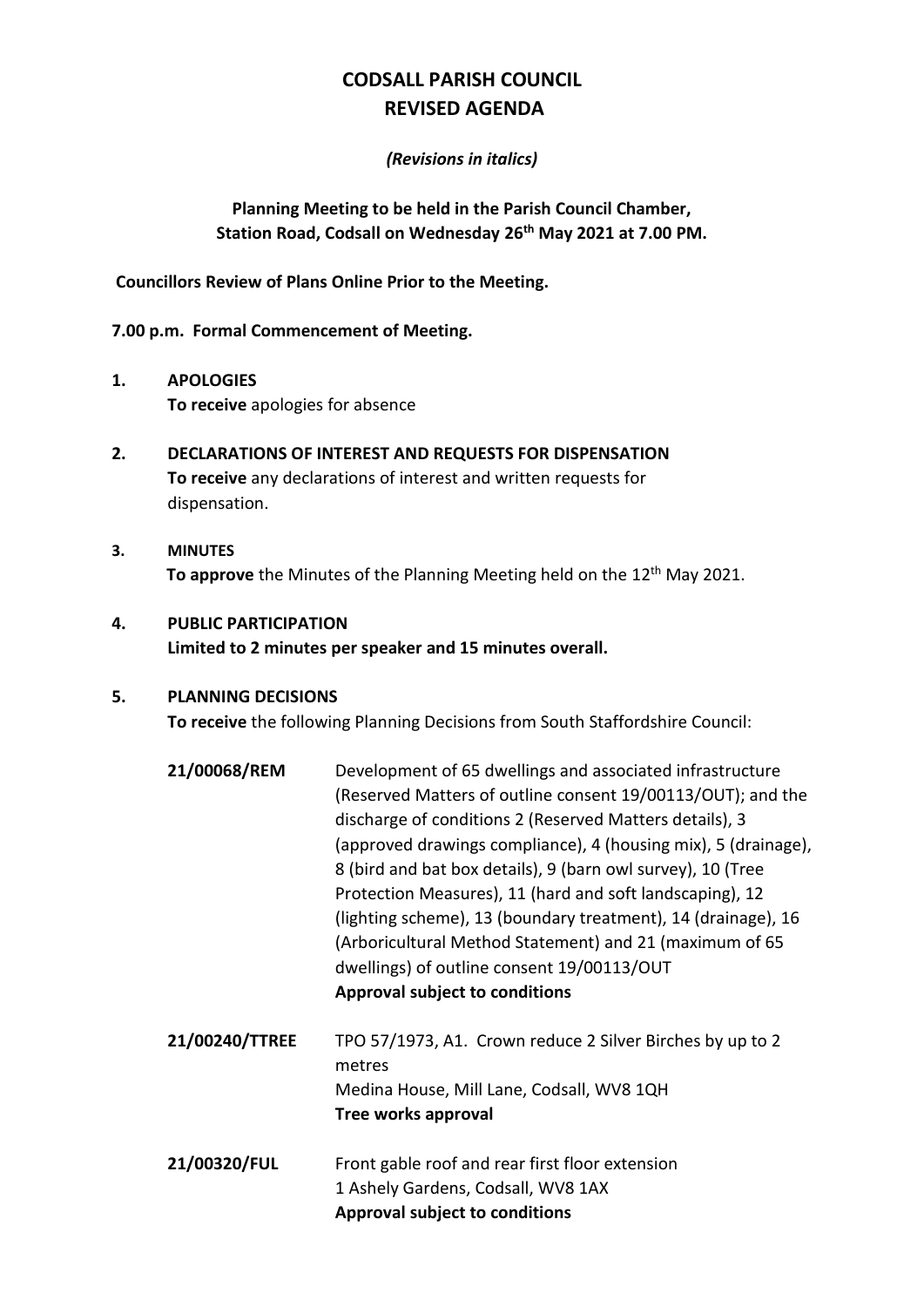## **6. PLANNING APPLICATIONS**

**To receive** the following Planning Applications from South Staffordshire Council:

- **21/00377/FUL** Erection of single storey extension. Extension to be used as hall and a w.c at the rear of the extension. Two windows on the side of extension, one in the hall and one in the w.c. Pitched roof to mirror existing roof on the house **11 Gorsty Hayes, Codsall, WV8 1PY**
- **21/00446/FUL** Install an air source heat pump system for the main hall. This will comprise of 3 external units and 3 internal fan units **Codsall Village Hall, W-ton Road, WV8 1PW**
- **21/00476/FUL** First floor rear extension (amendments to 18/00628/FUL) **Tamar, Strawmoor Lane, Oaken, WV8 2HY**
- **21/00478/FUL** Proposed pitched roof to garage **69 Oaken Lanes, Codsall, WV8 2AW**
- **21/00479/FUL** Front bay window **16 Sherborne Gardens, Codsall, WV8 1BN**
- **21/00488/FUL** Proposed two storey side extension and single storey front and porch extension **5 Birches Avenue, Codsall, WV8 2JG**
- **21/00495/FUL** Proposed single storey rear and first floor side extensions **26 Fairfield Drive, Codsall, WV8 2AE**
- **21/00506/TTREE** TPO 33/1970, A5, remove a Horse Chestnut **6 Pine Walk, Codsall, WV8 2HB**

## **7. APPEAL NOTICE**

To receive and consider the following Appeal Notice from South Staffordshire Council:

# **Enforcement Appeal Notification - 17/00373/UNDEV Summer Leys, Strawmoor Lane, Oaken, WV8 2HY Appeal Ref: APP/C3430/C/21/3270628**

An appeal has been made to the Secretary of State against an enforcement notice issues by South Staffordshire District Council on 11<sup>th</sup> February 2021. The enforcement notice was issued for the following reasons:

- (i) The unauthorised development has not been substantially completed for four years and is not time immune from enforcement action.
- (ii) The Council determine that the carport is development undersection 55 of the Town and Country planning Act 1990 due to its size, attachment and degree of permanency.